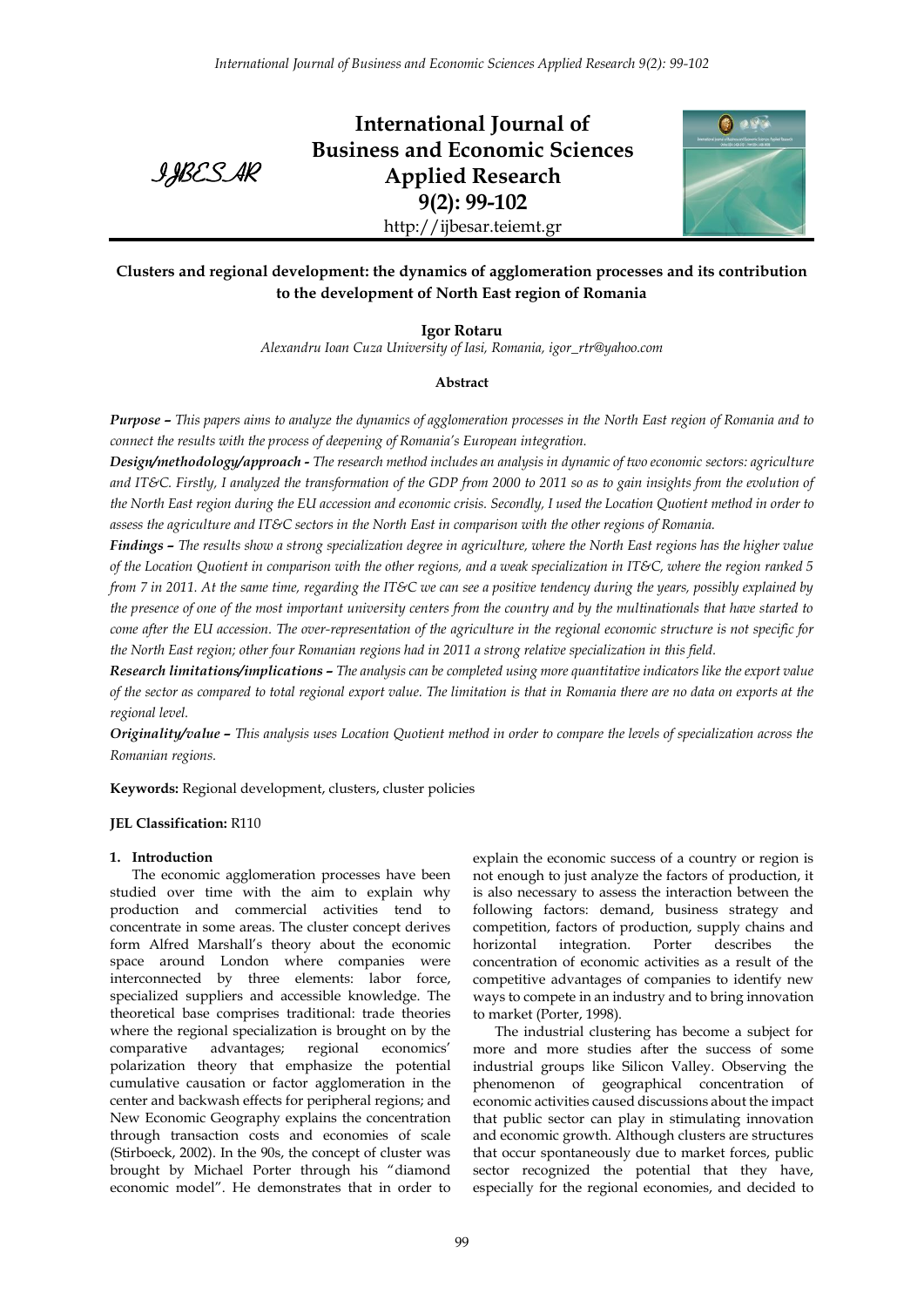intervene in order to facilitate their establishment and spread best practices. This activation of the cluster public sector came largely due to the expansion of regional development field were the concern is to find ways and opportunities for economic and social development of the regions.

Cluster development model is based on a comprehensive approach, involving all relevant actors to increase the region's competitiveness. Clusters have the potential to become forums for collaboration between the private sector, public authorities and universities in order to create constructive dialogue mechanisms for finding the problems and solutions. Moreover, in the context of public policy, the concept of cluster represents a good model for economic organization of the regions. The cluster policies have the capacity to reorient economic policies from industries or individual firms to groups of firms linked around a common field, which contributes to regional specialization. However, there is a risk related to the flexibility of the concept, which can be used in an inappropriate manner by policy makers. Thus, especially in Romania, the academia needs to pay more attention for the research of industrial clustering. The international literature focuses mainly on developed countries, where clusters are the subject of public policy for a long time. For Romania and its regions, the approach must be specific and adjusted to the national and regional characteristics.

Thus, the article aims to explore the attempts of analyzing the potential clusters in the North East region and to use the Location Quotient method in order to assess the dynamics of the agglomeration in two economic areas selected to be specialization sectors: agriculture and IT&C. These two sectors were selected due to their inclusion in the Smart Specialization Strategy of the North East Region form 2014-2020.

## **2. Clusters and regional development in Romania**

In the literature about Romania's agglomeration processes there are papers focusing on the exploration of the changements in the spatial agglomeration across Romanian regions after the communist period. Some results show a strong decline of the industrial sector and a growing proportion of employment in agriculture during the 1990s (Dîrzu, 2013). A number of studies have tried to identify potential clusters in Romania. The first serious attempt was a study coordinated by the International Centre for Entrepreneurial Studies from Bucharest in 1998 that used a methodology based on the diamond model of Michael Porter. The results showed three potential clusters in software production, marine industry and wood industry. Another research in this field was the paper of Marco Riccardo Ferrari form 1999 that analyzed companies at the county's level and identified also three clusters in the early form: wood, textiles and ceramics industries. Also, there was a project between 2003 and 2004 that had the aim to realize an analysis of the potential clusters. The methodology was based on using macroeconomic data about the industrial structure of the country. As a result, the project has identified potential clusters in textiles

(North East region and West region), software (West region and Bucharest), chemical industry (Centre region), etc. The WEID project has represented another attempt to analyze clusters from Banat-Crișana and Arad-Timișoara.

North East region is the largest of the eight development regions of Romania, both in terms of territory and population. At the same time, it ranks last in terms of GDP per capita, due to low productivity and weak infrastructure development. The overall objective of the North East Regional Strategy is to reduce the gap compared to the developed regions of Romania by increasing regional competitiveness and attractiveness. The most important regional actor is the Regional Development Agency of North East that has undertaken a number of measures in order to analyze the region's potential and to create strategies and development plans. The Agency has identified in 2013 few potential clusters in agro-food, IT&C, textiles and health. The problems of the clusters development are related to the lack of companies that would complete the value chain and weak interaction between companies.

There were several studies that aimed to identify specialization fields and potential clusters in the North East region. The Center for Strategy and Competitiveness from the Stockholm School of Economics has realized in 2011 a report about the potential clusters in Romania. The research methodology focused on three factors: the size of clusters, the level of specialization and the extent to which the region is dependent on the activity of clusters. For the North East region, the selected specialization sectors were clothing, agriculture, furniture production and textiles. Also in 2011, the project "Support for management authority in formulating and implementing policies on competitiveness operation" funded by European Commission had the aim to analyze the situation on existing and potential competitiveness poles in the regions of Romania. After a qualitative analysis at regional level, the researchers had identified the following fields as specialization areas in the North East region: textiles, tourism, agro food, and automotive.

More recently, the Regional Development Agency has selected the economic sectors relevant to the development of clusters in the context of the regional economy. Thus, the Regional Development Strategy for 2014-2020 has included the action "support for the creation of new clusters that may lead to increased regional competitiveness: IT&C, food industry, creative industries, tourism". In this context, the existing clusters require a process of expansion and development and the potential clusters have to be assisted. The responsibility for the implementing and monitoring of the strategy is assumed by the Regional Development Agency, but this institution has serious limitations that can be overcome only through a process of decentralization that can empower the agency in terms of broadening the prerogatives that can create effective policies at regional level for the public sector intervention in the field of clusters development.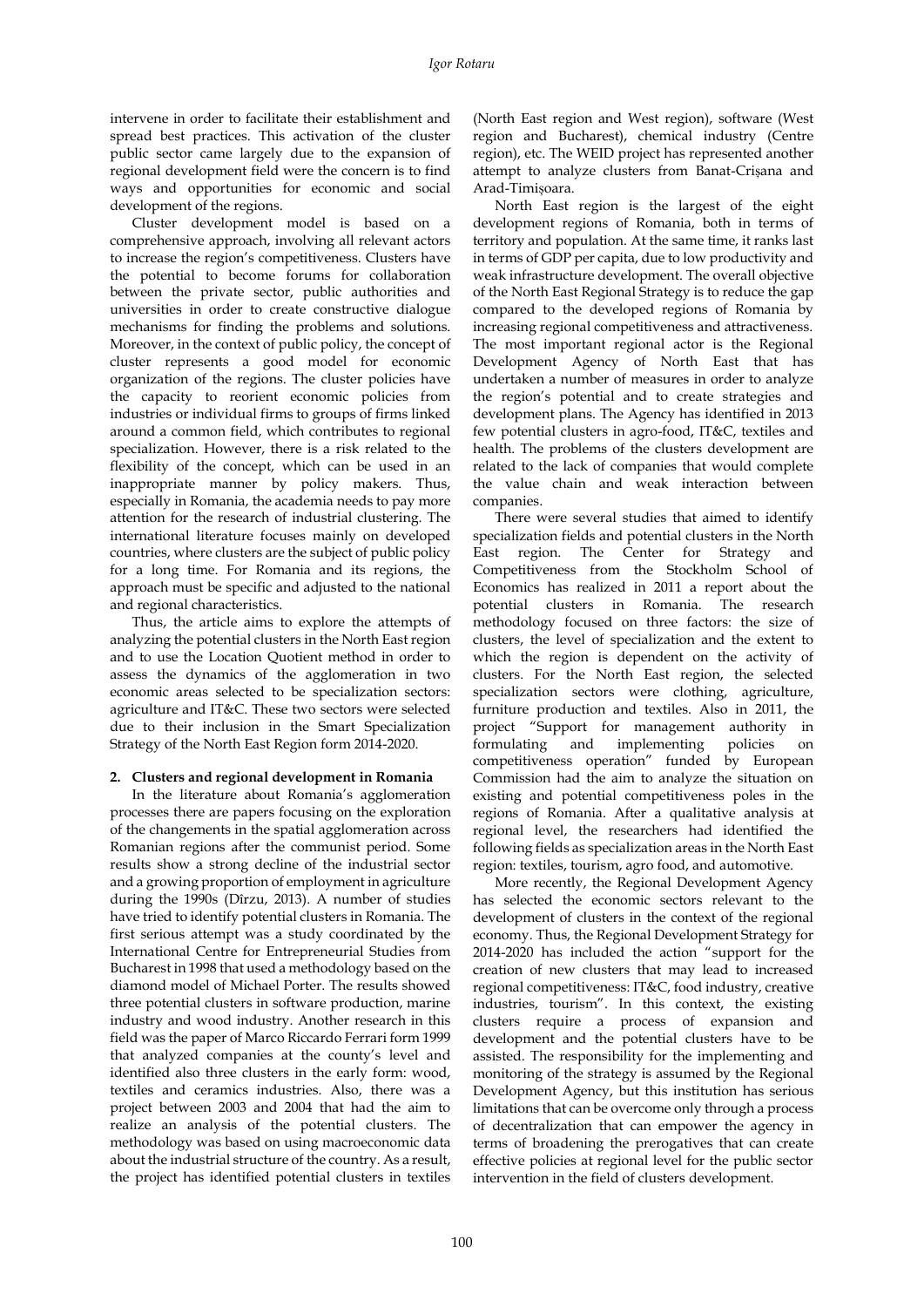#### CLUSTERS FROM NORTH EAST REGION

In the socialist period, the planned industrial structure of Romania didn't allow a development of dynamic industrial agglomeration and subsequently led to a less efficient spatial allocation of economic activities at regional level. (Dîrzu, 2013)

Firstly, we'll look at the transformation of the GDP from 2000 to 2011 so as to gain insights into the process of becoming member of European Union and confronting the economic crisis. The North East region had the smallest GDP per capita during the years, increasing to 4.000 Euro in 2008, and decreasing during the economic crisis to 3.600 Euro in 2011. When we compare the North East region with the West region and with the average of Romania, we can see that the growth rate of the poorest region from the country was smaller, possibly showing that the effects of European economic integration was disproportionate. The fall of the GDP per capita during the crisis show us the poor connection between the economy of North East region and the global market that, in comparison the fall of the same indicator at the West region and national level was higher.



Source: Eurostat

Secondly, I'll use the Location Quotient indicator in order to assess the agriculture and IT&C sectors in the North East in comparison with the other regions. Location Quotient (LQ) allows us evaluating the relative degree of concentration of a given activity in a given region. The rationale underlying this index is that if  $LQ>1$ , the industry is "over-represented" in the case study region compared with the rest of the regions. If LQ $\leq$ 1, the sector is "under-represented" in the region.

Change in LQ over a period of time is seen as a valuable insight in regional economic activity and provides information about the growing or declining of a regional clusters compared with other regions (Sambidi, 2008).

**Figure 2: Location Quotient formula**

| LQ <sub>i</sub> | $= (e_i/e) / (E_i/E)$                                  |
|-----------------|--------------------------------------------------------|
| where.          |                                                        |
| LQ <sub>i</sub> | = location quotient for sector in the regional economy |
| $e_i$           | $=$ employment in sector i in the regional economy     |
| $\epsilon$      | = total employment in the local region                 |
| $E_i$           | $=$ employment in industry i in the national economy   |
| Ε               | = total employment in the national economy             |
|                 |                                                        |

In order to diagnose the position of the North-East region in the national structure in terms of differences in investment and employment structure, indices of relative specialization were calculated for each region and each year. The sectorial investment and employment shares are analyzed in relation to the national average.

The results of LQ calculations show the variation of spatial agglomerations in terms of employment change in two individual sectors between 2000 and 2011. Measuring an average location quotient index helped us in providing an overview of the transformations regarding the evolution of regional industrial agglomerations. The period was selected due to the availability of data and allows us to analyze the fluctuations during two major events: the European accession and the global crisis.





Source: own calculation based on Eurostat data

According to this specialization index, the agriculture is "over-represented" in the North-East region. Even if it is a traditional sector and there were some critics related to its inclusion in the Smart Specialization Strategy, we can't ignore the weight that it has for the region. The agro-food topic is recognized as a specialization regional sector in five Romanian regions. In this field there is one cluster present in the region, IND-AGRO-POLE (Food & Agricultural Cluster). In 2011, there were 2.060 firms and 18.173 employees in agriculture. Also, at the North East level the share of employees in agriculture from total population is 42% higher than at the national level (Strategy for Smart Specialization of the North East Region).



| <b>Location Quotient - IC&amp;T</b> |                    |      |      |      |      |      |      |      |      |      |      |      |      |
|-------------------------------------|--------------------|------|------|------|------|------|------|------|------|------|------|------|------|
|                                     | 1,20               |      |      |      |      |      |      |      |      |      |      |      |      |
|                                     | 1.00               |      |      |      |      |      |      |      |      |      |      |      |      |
|                                     | 0,80               |      |      |      |      |      |      |      |      |      |      |      |      |
|                                     | Axis Title<br>0,60 |      |      |      |      |      |      |      |      |      |      |      |      |
|                                     | 0.40               |      |      |      |      |      |      |      |      |      |      |      |      |
|                                     | 0.20               |      |      |      |      |      |      |      |      |      |      |      |      |
|                                     | 0,00               | 2000 | 2001 | 2002 | 2003 | 2004 | 2005 | 2006 | 2007 | 2008 | 2009 | 2010 | 2011 |
|                                     | -Nord-Vest         | 0.81 | 0.82 | 0.80 | 0.80 | 0.80 | 0.80 | 0.80 | 0.80 | 0.98 | 0.79 | 0.63 | 0.66 |
|                                     | $-$ Centru         | 0,71 | 0,71 | 0,67 | 0,67 | 0,65 | 0,66 | 0,65 | 0,65 | 0,70 | 0,88 | 0,97 | 0,91 |
|                                     | Nord-Est           | 0,43 | 0,44 | 0,47 | 0,47 | 0,49 | 0,48 | 0,49 | 0,49 | 0,61 | 0,72 | 0,62 | 0,58 |
|                                     | -Sud-Est           | 0.50 | 0.51 | 0,51 | 0.50 | 0,51 | 0,51 | 0.51 | 0,51 | 0.62 | 0.72 | 0.72 | 0.63 |
|                                     | -Sud - Muntenia    | 0,58 | 0,58 | 0,59 | 0,59 | 0,60 | 0,60 | 0,60 | 0.61 | 0,54 | 0,48 | 0,34 | 0,42 |
|                                     | -Sud-Vest Oltenia  | 0,5  | 0,5  | 0,5  | 0,5  | 0,6  | 0,6  | 0,6  | 0,6  | 0,6  | 0,3  | 0,4  | 0,5  |
|                                     | -Vest              | 1.0  | 1,0  | 1,0  | 1.0  | 1.0  | 1,0  | 1.0  | 1.0  | 0,9  | 0.7  | 0.8  | 0,9  |

Source: own calculation based on Eurostat data